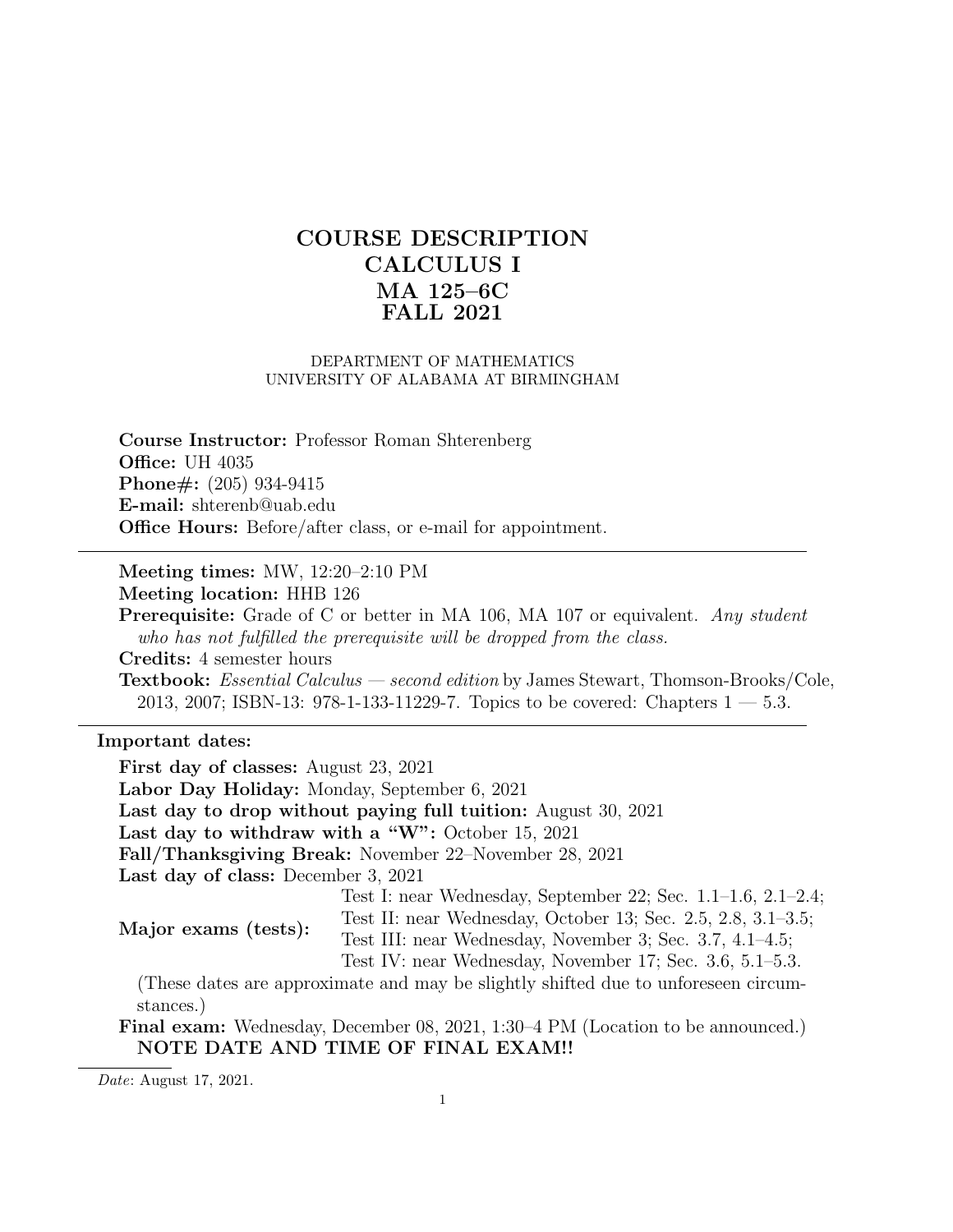### 2 DEPARTMENT OF MATHEMATICS UNIVERSITY OF ALABAMA AT BIRMINGHAM

# Course policies:

- Please make sure that you are able to receive e-mail through your Blazer-ID account. Official course announcements may be sent to that address.
- If your are contacted by the Early Alert Program, you should consider taking advantage of the services it offers. Various services to assist you are also listed in the Student Resources section of the Blazernet web site.
- If you wish to request a disability accommodation please contact DSS at 934-4205 or at dss@uab.edu.
- If a test is missed due to a serious verifiable circumstance or official university business, the test grade will be replaced with the final exam score. Otherwise, if you miss an exam you will receive a zero score for this exam. In the unlikely event when two or more midterm tests are missed due to a serious verifiable circumstance or official university business, the matter will be resolved on the case by case basis in cooperation between the student, the instructor, and the coordinator of Calculus I classes. In any case you **must** inform your instructor of such circumstances **before** the exam takes place.
- Calculators (without internet access) will be allowed during any of the tests or quizzes. In addition, students can bring one quick reference card to tests, including the final exam (i.e., a standard size  $5'' \times 8''$ -index card; both sides can be used).

# Methods of teaching and learning:

- Class meetings of 100 minutes consisting of lectures and discussions of examples and homework problems. Time also includes quizzes and four in-class tests (each test is 50 min long).
- Students are expected to undertake at least 10 hours of private study and homework per week.
- The online homework system WebAssign will be used (look for more information below).

## Assessment procedures:

- Student achievement will be assessed by the following measures:
	- Regular online homework. Feedback is provided when wrong answers are given. Students are encouraged to retake the homework problems (with randomly changed parameters) until they obtain correct answers. Homework score is scaled to take into account possible system errors, i.e. 90% of homework is enough to get  $100\%$  score etc. Homework contributes  $1/12$  to the course average. Problems on tests are modeled after homework problems. Staying on top of homework is therefore extremely important.
	- (Unannounced) quizzes. Quiz problems are similar to the homework problem sets. This allows students to gauge whether they are ready to work problems in a test situation. Quizzes and projects contribute 1/12 to the course average.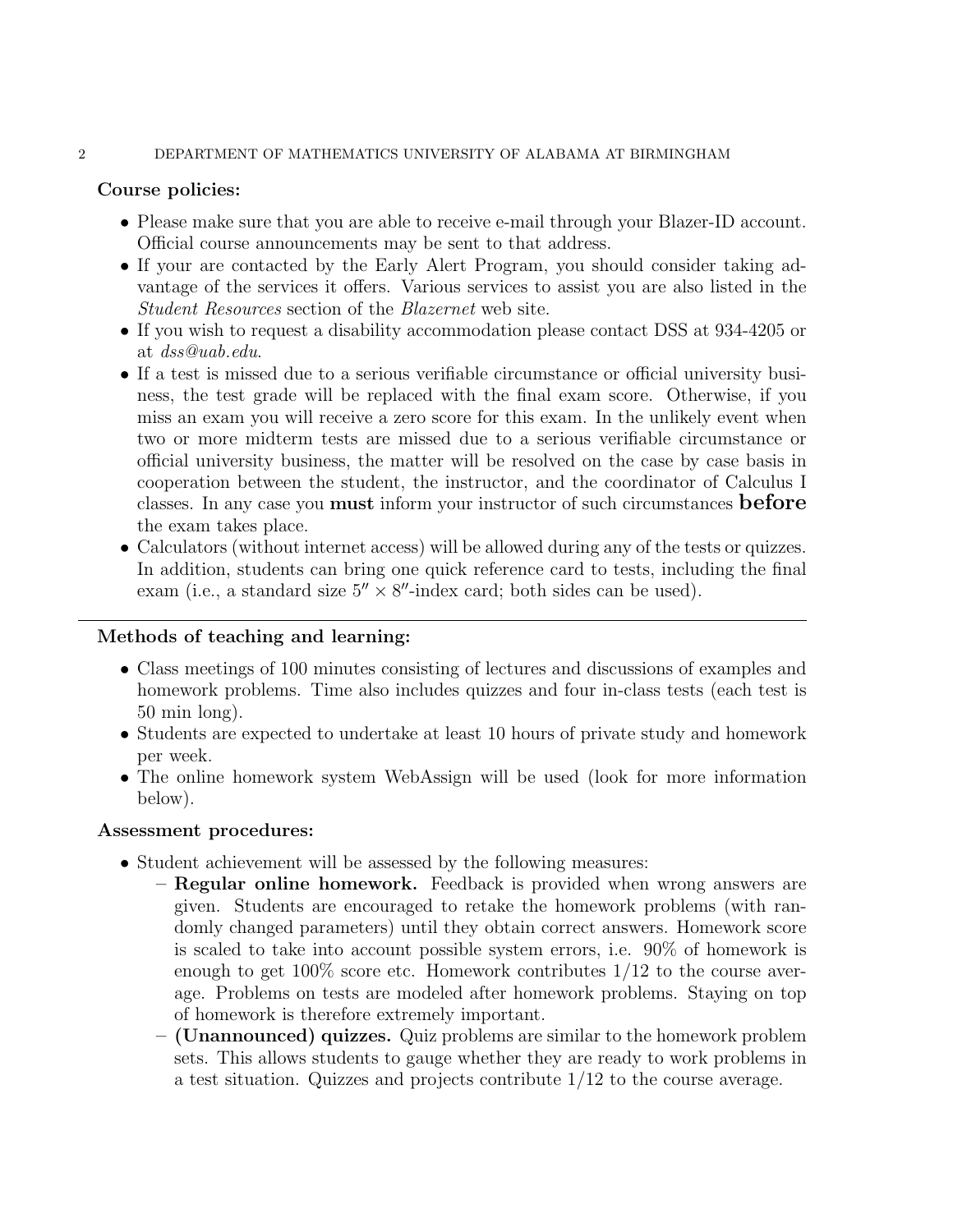- Four in class tests. Partial credit is awarded where appropriate. Each test contributes 1/8 to the course average.
- $A$  150-minute comprehensive final examination. The final contributes 1/3 to the course average.
- Your course performance is your course average (including the final exam score). This is a number between 0 and 100.
- Your final grade is determined according to the following table:

Course performance: 88-100 75-87 62-74 50-61 below 50 Final Grade: A B C D F

• In addition your grade maybe raised by a strong performance on the final exam (normally at most one letter grade).

### Tips:

- Past tests are available at http://www.uab.edu/cas/mathematics/calculus-testbank.
- Help is available in the Math Learning Lab (HH 202); M–Th 9–8, F 9–5.
- By working steadily and regularly, you will increase your chances to succeed in this course.
- Remember, being a full-time student is a full-time job.

#### How to get started on Enhanced WebAssign:

- (1) Go to www.webassign.net and click on I HAVE A CLASS KEY in the signing link.
- (2) Enter the following course key:

#### uab 3442 3989

and proceed. (If prompted for your institution, enter uab)

- (3) When prompted to purchase an access code, select " $\ldots$  trial period" (Do not purchase an access code at this time. However, you must purchase an access code within two weeks for you to continue using the system beyond the two-week trial period. The system will prompt you to enter your access code when the deadline approaches. Your book may have an access code bundled with it. You must use it. Considering buying options, you may also want to look at https://www.cengage.com/unlimited/
- (4) After your first registration, you can sign in as returning user.
- (5) Should you run into technical problems Enhanced WebAssign provides technical support online and/or by phone.

## Sections to be covered:

Essential Calculus, second edition by James Stewart, Thomson-Brooks/Cole, 2013, 2007, ISBN-13: 978-1-133-11229-7.

- Chapter 1:  $1.1 1.6$ .
- Chapter 2:  $2.1 2.5$  and 2.8.